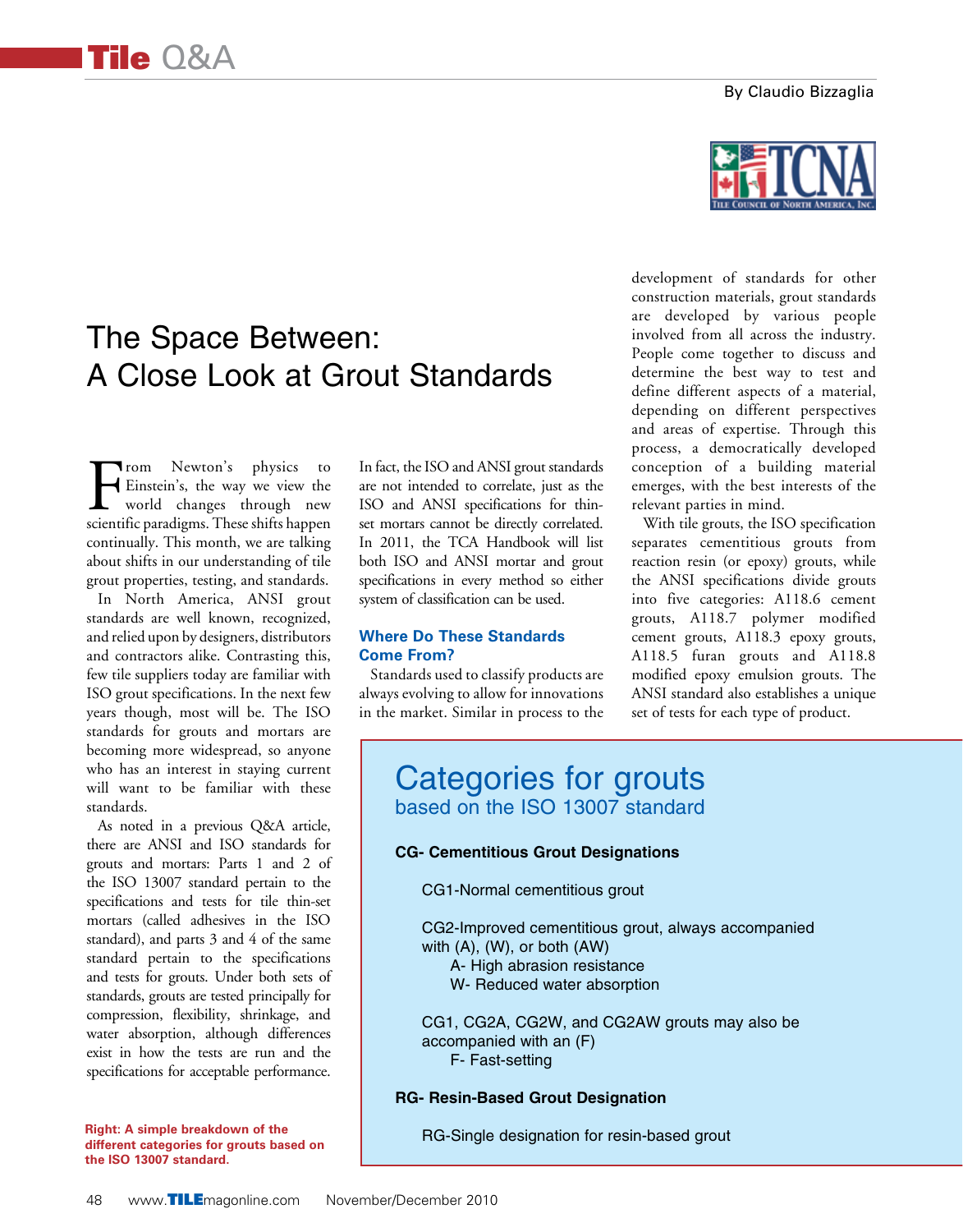With the ISO standard, one set of tests differentiates grouts based on their performance. There are three further specifications for differentiating cementitious grouts within the ISO standard: High abrasion resistance (A), fast-setting (F), and reduced water absorption (W).

See a simple breakdown of the different categories for grouts based on the ISO 13007 standard in the adjacent chart.

#### **Abrasion Resistance**

The abrasion resistance test allows us to understand the durability of grouts in the field under different kinds of traffic. Grout installed under our feet takes a fair bit of wear and tear, so it is important to have a sense of how well the grout will stand up. The abrasion test is conducted by running sand over a cured sample of the grout. The amount of material lost gives an idea about the potential wear resistance of the grout.

Grout installed under our feet takes a fair bit of wear and tear, so it is important to have a sense of how well the grout will stand up.

#### **Fast Set**

Of course, you know why fast set is important for a grout. It speeds up downtime, whether that is getting the flow of traffic back up to mach speed in the mall, or getting buckets and grout floats out of that homeowner's otherwise pristine kitchen. Under the ANSI standard, set times are tested using a penetration test. Once the grout becomes hard enough to resist penetration, the grout is considered set. With ISO, fast set is determined by the grout quickly developing the bulk of its compressive strength within 24 hours of being installed.

#### **Reduced Water Absorption**

Reduced water absorption becomes an issue for grouts when staining can occur. If a pool of morning coffee sits on a beautiful white grout for long enough, it will permeate that installation job and can ruin a tile countertop. Both ISO and ANSI expect grouts to be tested for water absorption.

With ANSI, grout samples are weighed before and after total immersion into water. With ISO, the samples are placed partially in water and weighed to see how much absorption has occurred by capillary action, or a soaking up of water. Both tests give an impression of the potential resistance to absorption by a grout in their own ways.

#### **Resin Grouts**

Resin grouts are differentiated from cementitious grouts in the ISO standard, a distinction also made under different ANSI standards. Epoxy grouts by nature outperform cement-based grouts for an added cost. If a spill occurs over a resin-based grout, there is virtually no absorption, and resin grouts are generally stronger and more durable as well.

#### **What About Grout Properties not Evaluated by ANSI or ISO?**

Two grout characteristics have emerged as increasingly important, but which are not currently referenced in ANSI or ISO grout standards: stain resistance and color consistency. "Stain-resistant" and "colorfast" grouts are now available from virtually every grout manufacturer, but without standardized testing, it is difficult to compare products in advance of their use.

In time, this will be rectified, as additional tests and specifications for grouts are already being considered.